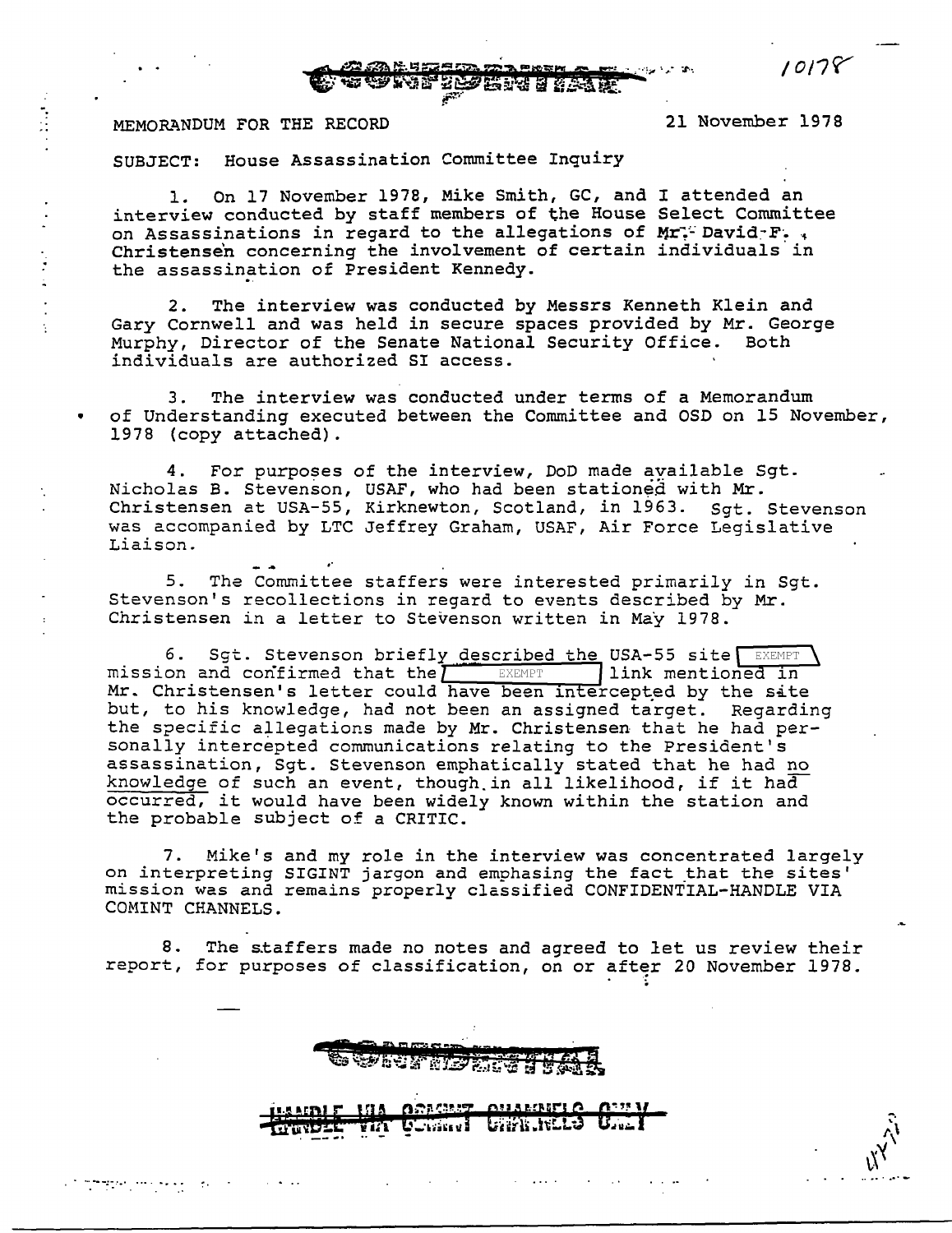

The staffers remain particularly interested in determining 9. the name of the individual who Mr. Christensen believes relates to<br>the assassination. They will explore means of determining this information to include the possibility of having Sgt. Stevenson call Christensen and ask him for the identity (Stevenson indicated his extreme unwillingness to do this. LTC Graham stated that this request would have to be examined at policy level within DoD).

If the Committee is able to determine a specific name, 10. the staffers indicated that they would probably initiate a specific inquiry to NSA to again search our materials.

ga ta a gasa saw

Uumiisi

 $\overline{2}$ 

ሮሪ፣ አይነዓርም፣ የአ Unitialis

 $10178$ 

EUGENE K **YEATES** Chief Legislative Affairs

Encl:  $a/s$ 

アイディスクロールの中では、このことになっています。 アイ・コース しゅうしょう こうしょう こうこう

 $cc:$ **DIR** D/DIR **ADPL** GC **DDM**  $M<sub>5</sub>$ סכם EXEC/DDO G.  $G3$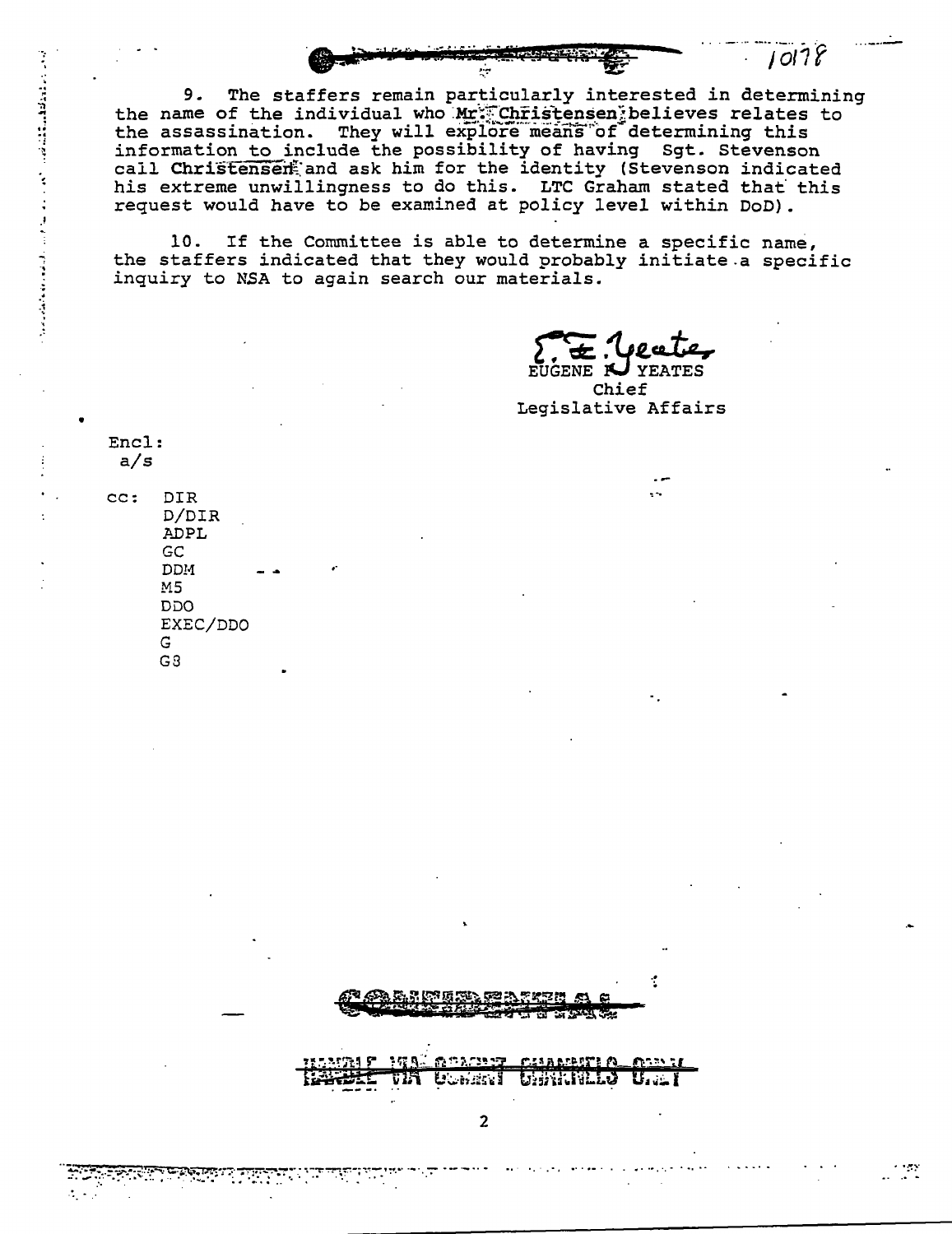MEMORANDUM OF UNDERSTAND

 $15N$ 00 1978

a a shekara

**EXEMPT** 

 $s$ ified $-$ 

**AND AND AND ACTIVE AND ACTIVE AND ACTIVITY OF ACTIVITY AND ACTIVITY OF ACTIVITY AND ACTIVITY OF ACTIVITY AND A** 

This Memorandum of Understanding shall govern the protection of 1. classified information of the Department of Defense relating to the  $\cdot$ investigation of the House Select Committee on Assassinations (Committee). into the allegations of David F. Christensen of involvement eliuito el S  $\bullet$  in the assassination of President John F. Kennedy. For such purpose, the Department of Defense will make Sergeant Nicholas B. Stevenson, USAF, available for an interview by a designated member of the Committee Staff at a time of mutual convenience but not later than November 22, 1978.

2. The interview will be conducted in secure spaces which are authorized for the discussion of classified signals intelligence information.

3. The interview will be limited in scope to the substantive content of the allegations of Mr. Christensen. Information which deals with intelligence sources and methods will not be used in responding to questions, except as such information may directly relate to the substance of the allegations.

 $4.$  The Committee agrees, for itself and on behalf of the person designated by the Committee to conduct the interview, not to disclose any classified information which is revealed in the course of the interview without the prior written concurrence of the Department of Defense. A representative of the Department of Defense will attend the interview and advise the Committee representative as to information that is clas-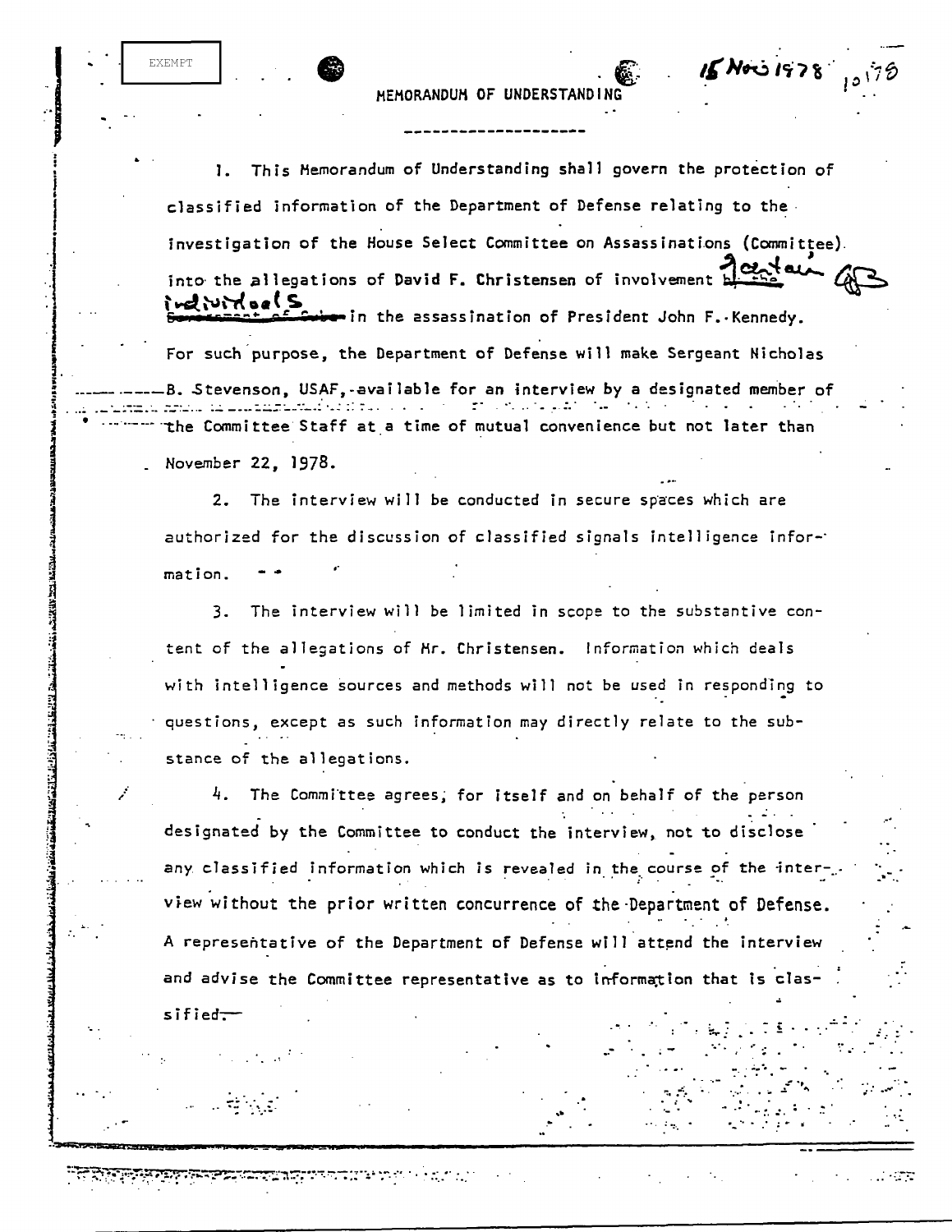The Committee's designee who conducts the interview may make a 5. record of the interview and written notes of the responses of SGT Stevenson to the Committee's questions. The Committee agrees that any such notes may be inspected by the representative of the Department of Defense prior to removal from the interview room, and any classified information which is contained in the notes shall be deleted prior to their removal. If any classified information is contained in the notes, the original version shall be maintained in the Office of The Special Assistant to the Secretary of Defense, and the Committee may have access to those notes as needed. Any record or transcript of the interview will be left in the possession of the Department of Defense for a review to determine its classification. If the transcript or record contains classified information, it will remain in the possession of the Department of Defense, and the Committee may have access to it as needed.

6. Nothing in the Committee's undertaking affects the Committee's right to invoke in the future any subpoena power available to it to secure and disclose the information related to Mr. Christensen's allegations, provided, however, that the Committee will not disclose the information until any related litigation has been concluded by judicial action that permits disclosure.

JOHN G. KESTER The Special Assistant to the Secretary and Deputy Secretary bf Øefense

EXEMPT

**CONSTRUCTION CONTROLS IN THE STATE OF STATES OF A STATE OF STATES OF A STATES OF A STATES OF A STATES OF A ST** 

**RIAKEY** 

2.  $10^{17}$ 

Chief Counsel and Director to the House Select Committee on **Assassinations**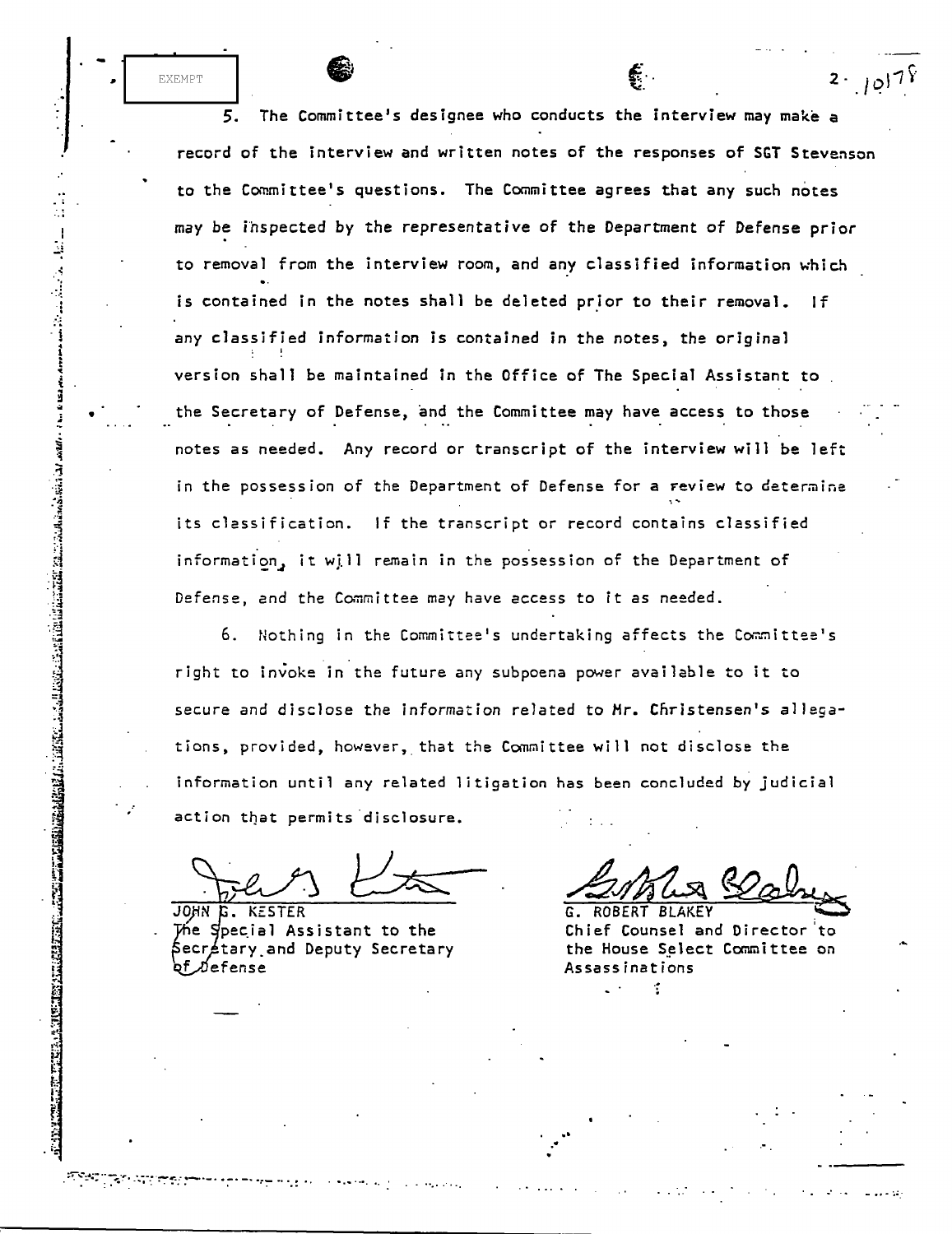EXEMPT

•

MEMORANDUM OF UNDERSTANDING BETWEEN JOHN G. KESTER, SPECIAL ASSISTANT TO THE SECRETARY OF DEFENSE AND G. ROBERT BLAKEY, CHIEF COUNSEL AND DIRECTOR TO THE HOUSE SELECT COMMITTEE ON ASSASSINATIONS

10178

1. This Memorandum of Understanding shall govern the protection of classified information of the Department of Defense relating to the investigation of the House Select Committee on Assassinations (Committee) into the allegations of David F. Christensen of involvement by the Government of Cuba in the assassination of President John F. Kennedy. For such purpose, the Department of Defense will make SGT Nicholas B. Stevenson available for an interview by a designated member of the Committee Staff at a time of mutual convenience but not later than 22 November 1978.

2. The interview will be conducted in secure spaces which are authorized for the discussion of classified signals intelligence information.

3. The interview will be limited in scope to the substantive content of the allegations of Mr. Christensen. Information which deals with intelligence sources and methods will not be used in responding to questions.

4. The Committee agrees, for itself and on behalf of the person designated by the Committee to conduct the interview, not<br>to disclose any classified information which is revealed in the

... '• ~. . . . . . . .. ... : *..* ··· *..* ·· ... . ... -*... , ..... :.··.*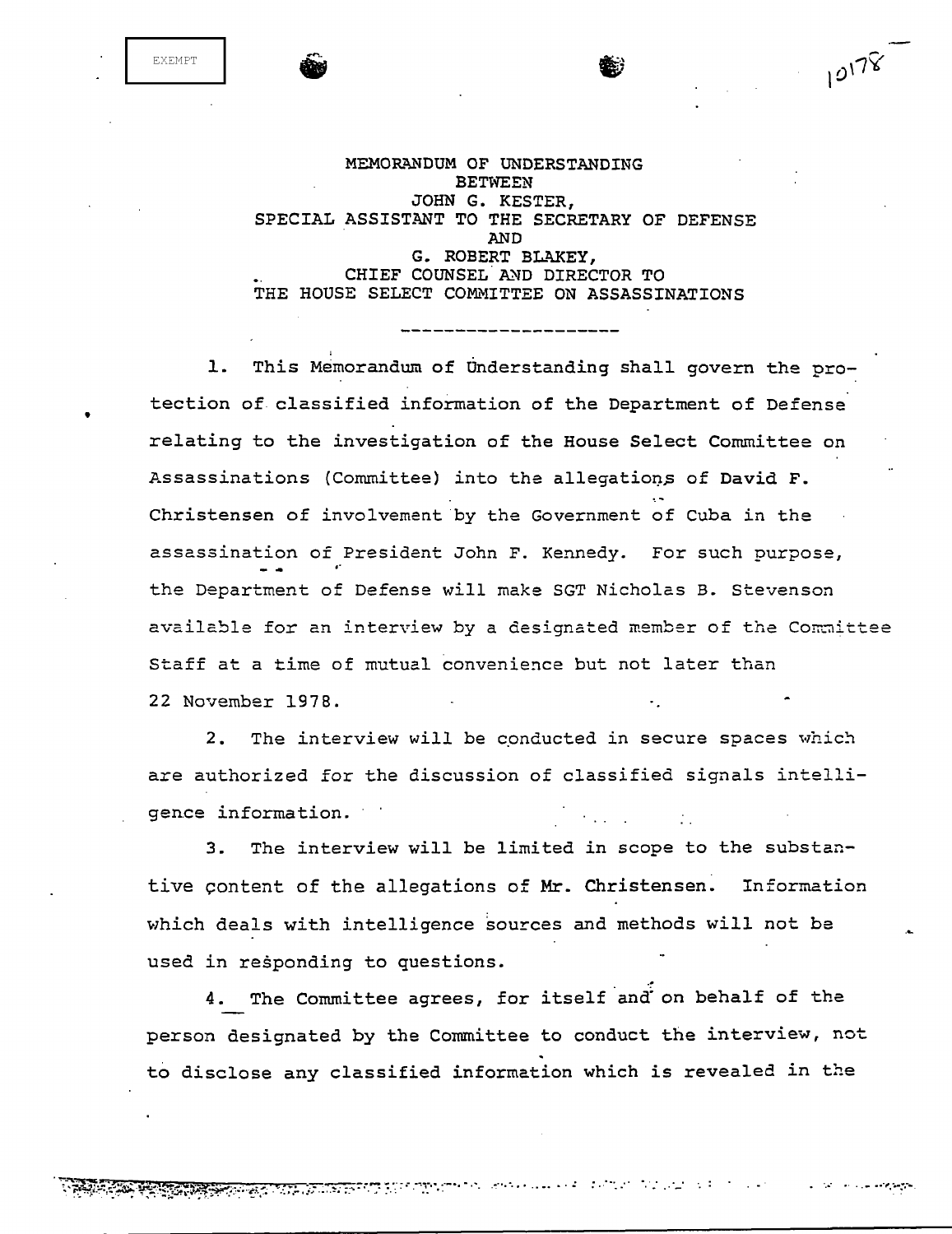$\sqrt{27}$ 

•

course of the interview without the prior written concurrence of the Department of Defense. A representative of the Department will attend the interview and advise.the Committee representative as to information that is classified.

5. The Committee's designee who conducts the interview may make a record of the interview and written notes of the responses of SGT Stevenson to the Committee's questions. The Committee agrees that any such notes may be inspected by the Department's . representative prior to removal from the interview room, and any classified information which is contained in the notes shall be deleted prior to their removal. If any classified information is contained in the notes, the original version shall be maintained in the Office of the Special Assistant to the Secretary of Defense, 2nd the Committee may have access to those notes as needed. Any record or transcript of the interview will be left in the possessior of the Department of Defense for a review to determine its classification. If the transcript or record contains classified information, it will remain in the Department's possession, and the Committee may have access to it as needed.

6. Nothing in the Committee's undertaking affects the Committee's right to invoke in the future any subpoena power available to it to secure and disclose the information related to Mr. Christensen's allegations provided, however, that the Committee will not disclose the information until any related litigation has been concluded by judicial action that permits disclosure.

JOHN G. KESTER G. ROBERT BLAKEY

...... •· .... . ........ ...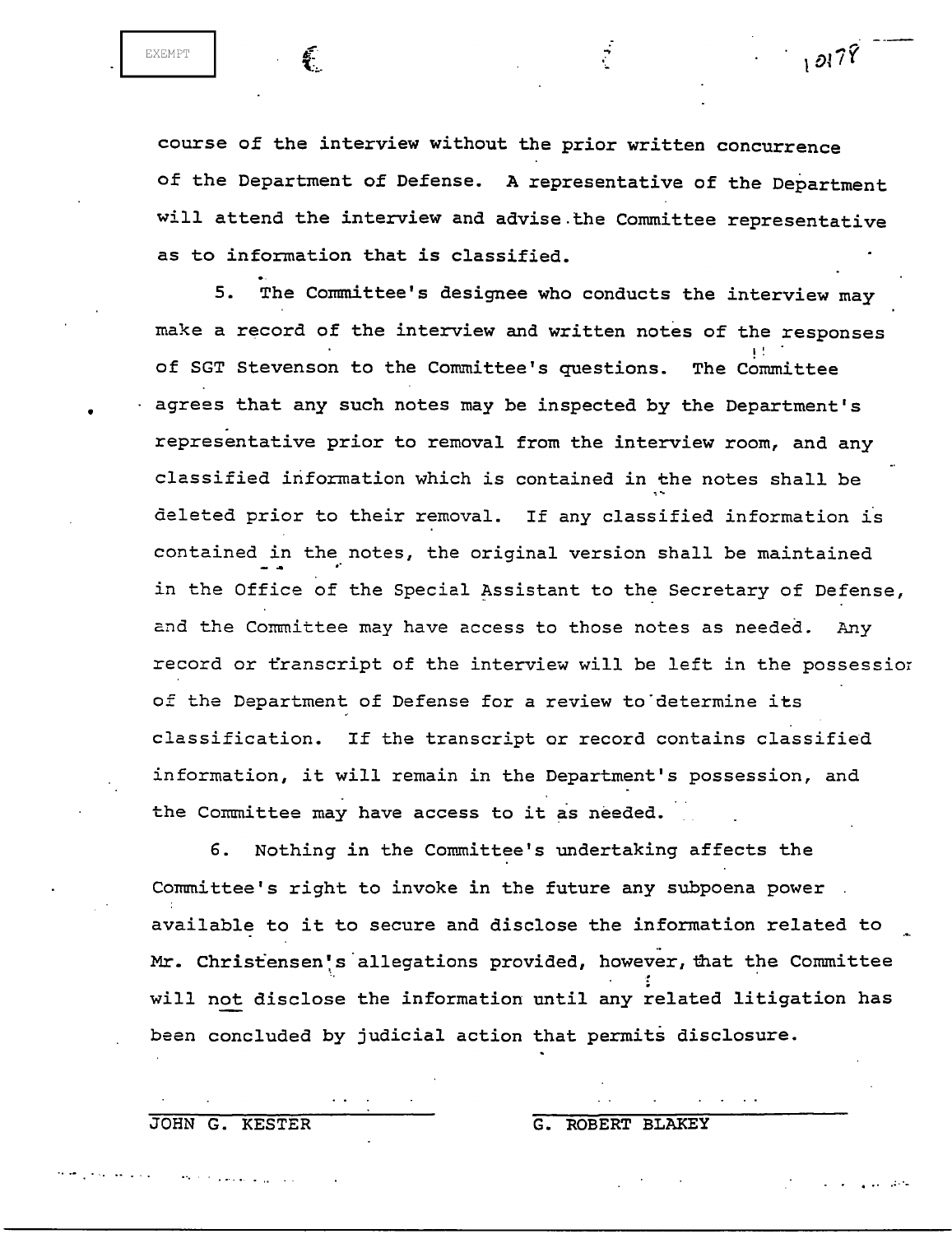$10178$ Legislative Affairs Ń, 14 November 1978  $\sum_{\text{TO: } DIR}$  $\mathbb{R}^2$ SUBJECT: House Assassinations Investigation May I brief you on the attached at your convenience? Tit Gecte الموالية  $\sim 10^6$  $\mathcal{L}$  $\sim$  $\mathcal{L}^{\mathcal{L}}$ 

 $\sim$  $\mathcal{L}^{\text{max}}$